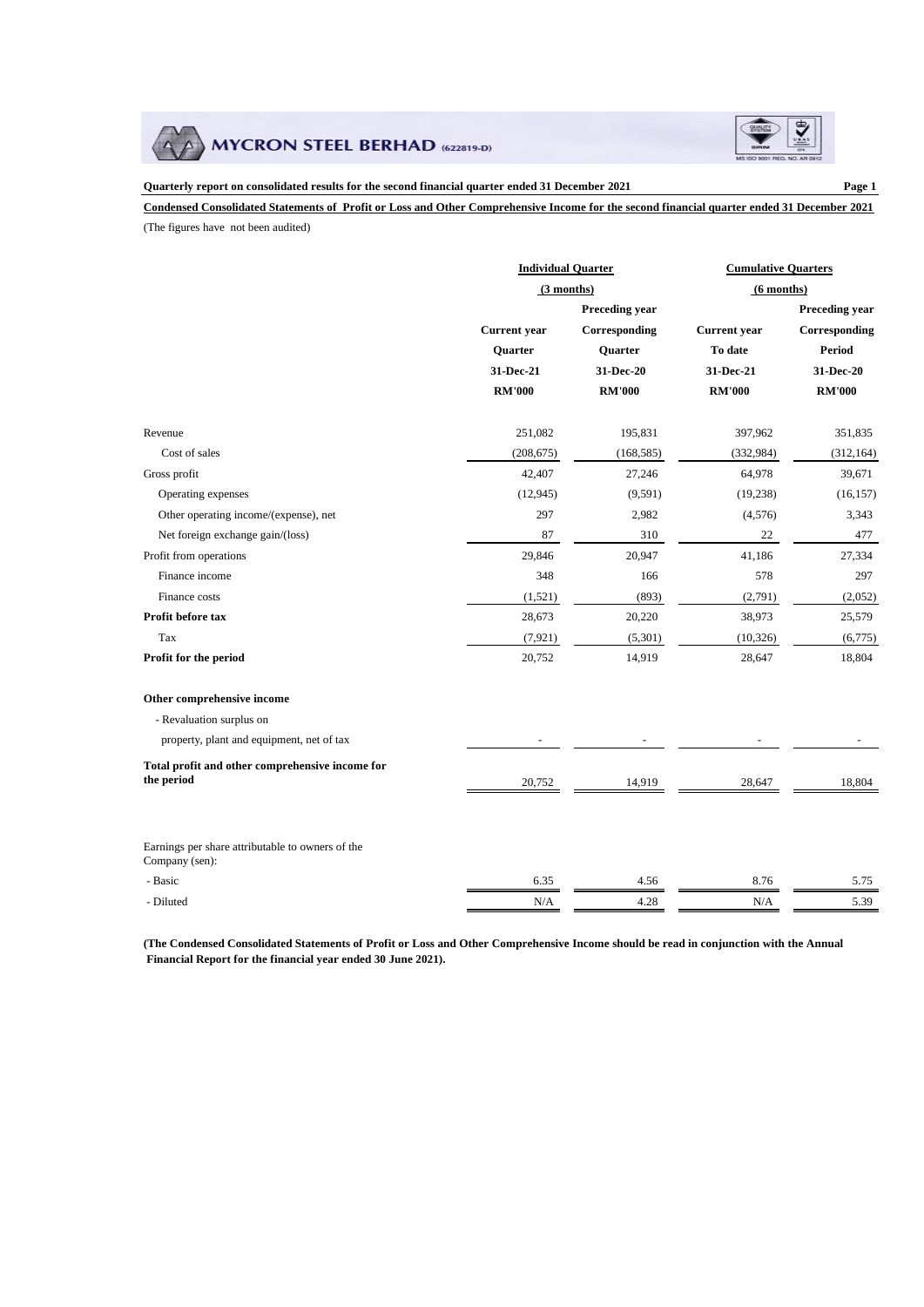**MYCRON STEEL BERHAD (622819-D)** 



| Quarterly report on consolidated results for the second financial quarter ended 31 December 2021 |                    | Page 2                 |
|--------------------------------------------------------------------------------------------------|--------------------|------------------------|
| <b>Condensed Consolidated Statements of Financial Position as at 31 December 2021</b>            |                    |                        |
| (The figures have not been audited)                                                              |                    |                        |
|                                                                                                  | As at              | As at                  |
|                                                                                                  | 31-Dec-21          | 30-Jun-21              |
| <b>ASSETS</b>                                                                                    | <b>RM'000</b>      | <b>RM'000</b>          |
| <b>Non-Current Assets</b>                                                                        |                    |                        |
| Property, plant and equipment                                                                    | 313,348            | 314,899                |
| Right-of-use assets                                                                              | 39,875             | 41,679                 |
| Intangible assets                                                                                | 20,000             | 20,000                 |
|                                                                                                  | 373,223            | 376,578                |
| <b>Current Assets</b>                                                                            |                    |                        |
| Inventories                                                                                      | 257,647            | 225,500                |
| Trade and other receivables                                                                      | 76,581             |                        |
|                                                                                                  | 54                 | 41,937<br>$\mathbf{1}$ |
| Amount owing by related companies<br>Tax recoverable                                             |                    | 23                     |
| Derivative financial assets                                                                      | 26<br>57           |                        |
| Cash and bank balances                                                                           |                    | 2,020                  |
|                                                                                                  | 110,339<br>444,704 | 90,931                 |
| <b>Less: Current Liabilities</b>                                                                 |                    | 360,412                |
| Trade and other payables                                                                         | 118,748            | 120,081                |
| <b>Contract liabilities</b>                                                                      | 39,386             | 22,991                 |
| Amount owing to holding company                                                                  | 30                 | 381                    |
| Amount owing to related companies                                                                | 811                |                        |
| Tax payable                                                                                      | 3,476              | 2,617                  |
| Borrowings                                                                                       | 91,831             | 59,956                 |
| Lease liabilities                                                                                | 3,018              | 2,952                  |
| Derivative financial liabilities                                                                 | 372                | 3                      |
|                                                                                                  | 257,672            | 208,981                |
|                                                                                                  |                    |                        |
| <b>Net Current Assets</b>                                                                        | 187,032            | 151,431                |
| <b>Non-Current Liabilities</b>                                                                   |                    |                        |
| Deferred tax liabilities                                                                         | 37,247             | 31,042                 |
| Deferred income                                                                                  | 5,960              | 6,036                  |
| <b>Borrowings</b>                                                                                | 26,461             | 27,465                 |
| Lease liabilities                                                                                | 14,276             | 15,802                 |
|                                                                                                  | 83,944             | 80,345                 |
|                                                                                                  | 476,311            | 447,664                |
|                                                                                                  |                    |                        |
| <b>CAPITAL AND RESERVES ATTRIBUTABLE TO</b>                                                      |                    |                        |
| <b>OWNERS OF THE COMPANY</b>                                                                     |                    |                        |
| Share capital                                                                                    | 217,677            | 217,677                |
| Warrant reserves                                                                                 | 1,740              | 1,740                  |
| Asset revaluation reserve                                                                        | 38,702             | 38,702                 |
| Retained earnings                                                                                | 218,192            | 189,545                |
| <b>Total Equity</b>                                                                              | 476,311            | 447,664                |
| Net assets per share attributable to owners of the                                               |                    |                        |
| Company                                                                                          | RM1.46             | RM1.37                 |

**(The Condensed Consolidated Statements of Financial Position should be read in conjunction with the Annual Financial Report for the financial year ended 30 June 2021).**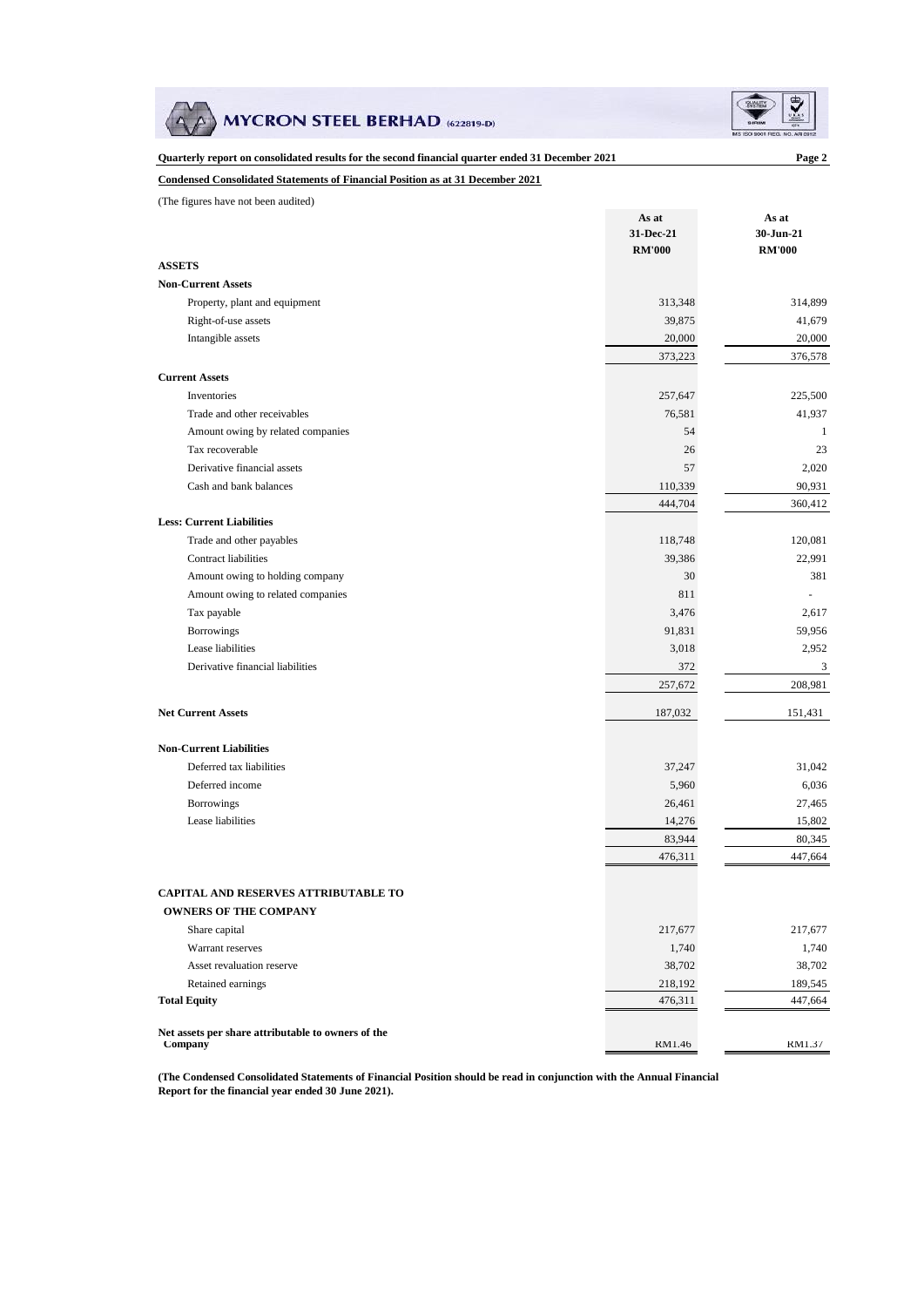



| Quarterly report on consolidated results for the second financial quarter ended 31 December 2021        |                 | Page 3        |
|---------------------------------------------------------------------------------------------------------|-----------------|---------------|
| Condensed Consolidated Statements of Cash Flows for the second financial quarter ended 31 December 2021 |                 |               |
| (The figures have not been audited)                                                                     |                 |               |
|                                                                                                         | $(6$ months)    | $(6$ months)  |
|                                                                                                         | 31-Dec-21       | 31-Dec-20     |
|                                                                                                         | <b>RM'000</b>   | <b>RM'000</b> |
| <b>CASH FLOWS FROM OPERATING ACTIVITIES</b>                                                             |                 |               |
| Profit before tax                                                                                       | 38,973          | 25,579        |
| Adjustments for:                                                                                        |                 |               |
| - Depreciation                                                                                          | 8,618           | 8,919         |
| - Gain on rent concession                                                                               | (23)            |               |
| - Gain on disposal of plant and equipment                                                               | (18)            | (79)          |
| - Impairment on property, plant and equipment                                                           | 2               | 350           |
| - Amortisation of deferred income                                                                       | (76)            |               |
| - Net unrealised gain on foreign exchange                                                               | (140)           | (192)         |
| - Interest income                                                                                       | (578)           | (297)         |
| - Interest expense                                                                                      | 2,791           | 2,052         |
| Operating profit before changes in working capital                                                      | 49,549          | 36,332        |
| Changes in working capital:                                                                             |                 |               |
| - Inventories                                                                                           | (32, 146)       | 25,642        |
| - Trade and other receivables                                                                           | (32, 681)       | (23, 678)     |
| - Trade and other payables                                                                              | 1,175           | 8,903         |
| - Contract liabilities                                                                                  | 16,395          |               |
| - Intercompanies balances                                                                               | 407             | (873)         |
| - Tax paid                                                                                              | (3,265)         | (768)         |
| Net cash flows (used in)/generated from operating activities                                            | (566)           | 45,558        |
| <b>CASH FLOWS FROM INVESTING ACTIVITIES</b>                                                             |                 |               |
|                                                                                                         |                 |               |
| - Purchase of property, plant and equipment                                                             | (7, 394)<br>147 | (8, 307)      |
| - Proceeds from disposal of property, plant and equipment                                               |                 | 256           |
| - Interest received                                                                                     | 578             | 297           |
| Net cash flows used in investing activities                                                             | (6,669)         | (7, 754)      |
| <b>CASH FLOWS FROM FINANCING ACTIVITIES</b>                                                             |                 |               |
| - Proceeds from bank borrowings                                                                         | 151,030         | 97,220        |
| - Repayment of bank borrowings                                                                          | (120, 159)      | (83,219)      |
| - Payment of lease liabilities                                                                          | (1, 437)        | (1,408)       |
| - Interest paid                                                                                         | (2,791)         | (2,052)       |
| Net cash flows generated from financing activities                                                      | 26,643          | 10,541        |
| Net change in cash and cash equivalents                                                                 | 19,408          | 48,345        |
| Cash and cash equivalents at beginning of the financial year                                            | 90,931          | 34,555        |
| Cash and cash equivalents at end of the financial year                                                  | 110,339         | 82,900        |
|                                                                                                         |                 |               |

**(The Condensed Consolidated Statements of Cash Flows should be read in conjunction with the Annual Financial Report for the financial year ended 30 June 2021).**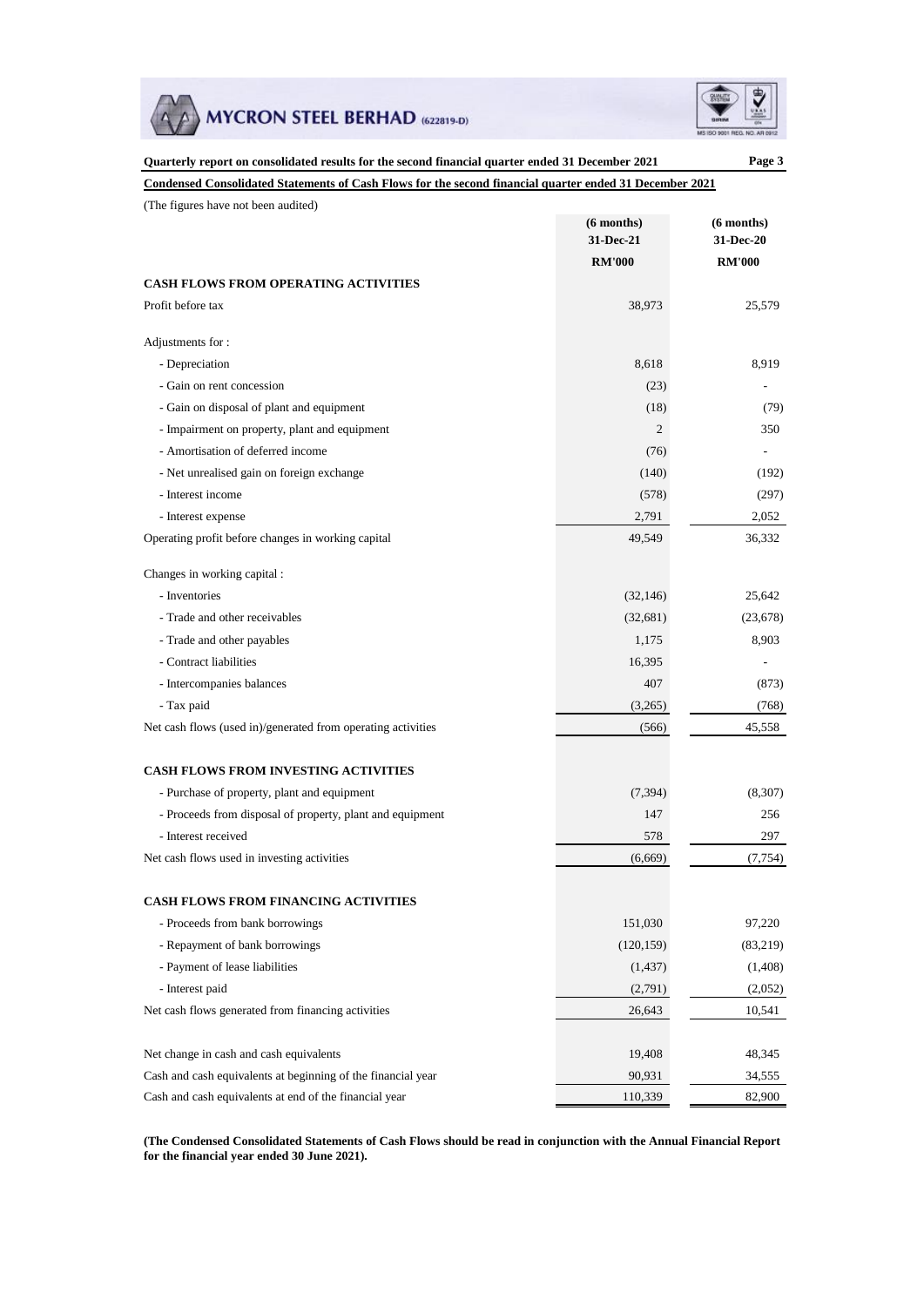



#### **Condensed Consolidated Statements of Changes in Equity for the second financial quarter ended 31 December 2021**

(The figures have not been audited)

|                                                     | ------ Attributable to owners of the Company ---------- |                                    |                          |               |               |
|-----------------------------------------------------|---------------------------------------------------------|------------------------------------|--------------------------|---------------|---------------|
|                                                     |                                                         | ------- Non-distributable -------- |                          |               |               |
|                                                     |                                                         |                                    | Asset                    |               |               |
|                                                     | Share                                                   | Warrant                            | Revaluation              | Retained      |               |
|                                                     | Capital                                                 | Reserves                           | Reserve                  | Earnings      | Total         |
|                                                     | <b>RM'000</b>                                           | <b>RM'000</b>                      | <b>RM'000</b>            | <b>RM'000</b> | <b>RM'000</b> |
| 6 months ended 31 December 2021                     |                                                         |                                    |                          |               |               |
| At 1 July 2021                                      | 217,677                                                 | 1,740                              | 38,702                   | 189,545       | 447,664       |
| Comprehensive income for the financial period       |                                                         |                                    |                          |               |               |
| - Profit for the financial period                   |                                                         |                                    |                          | 28,647        | 28,647        |
| Other comprehensive income for the financial period |                                                         |                                    |                          |               |               |
| - Revaluation surplus on                            |                                                         |                                    |                          |               |               |
| property, plant and equipment, net of tax           |                                                         |                                    |                          |               |               |
| Total comprehensive income for the financial period |                                                         |                                    | $\overline{\phantom{a}}$ | 28,647        | 28,647        |
| As at 31 December 2021                              | 217,677                                                 | 1,740                              | 38,702                   | 218,192       | 476,311       |
| 6 months ended 31 December 2020                     |                                                         |                                    |                          |               |               |
| At 1 July 2020                                      | 217,677                                                 | 1,740                              | 30,711                   | 135,727       | 385,855       |
| Comprehensive income for the financial period       |                                                         |                                    |                          |               |               |
| - Profit for the financial period                   |                                                         |                                    |                          | 18,804        | 18,804        |
| Other comprehensive income for the financial period |                                                         |                                    |                          |               |               |
| - Revaluation surplus on                            |                                                         |                                    |                          |               |               |
| property, plant and equipment, net of tax           |                                                         |                                    |                          |               |               |
| Total comprehensive income for the financial period |                                                         |                                    |                          | 18,804        | 18,804        |
| As at 31 December 2020                              | 217,677                                                 | 1,740                              | 30,711                   | 154,531       | 404,659       |

**(The Condensed Consolidated Statements of Changes in Equity should be read in conjunction with the Annual Financial Report for the financial year ended 30 June 2021).**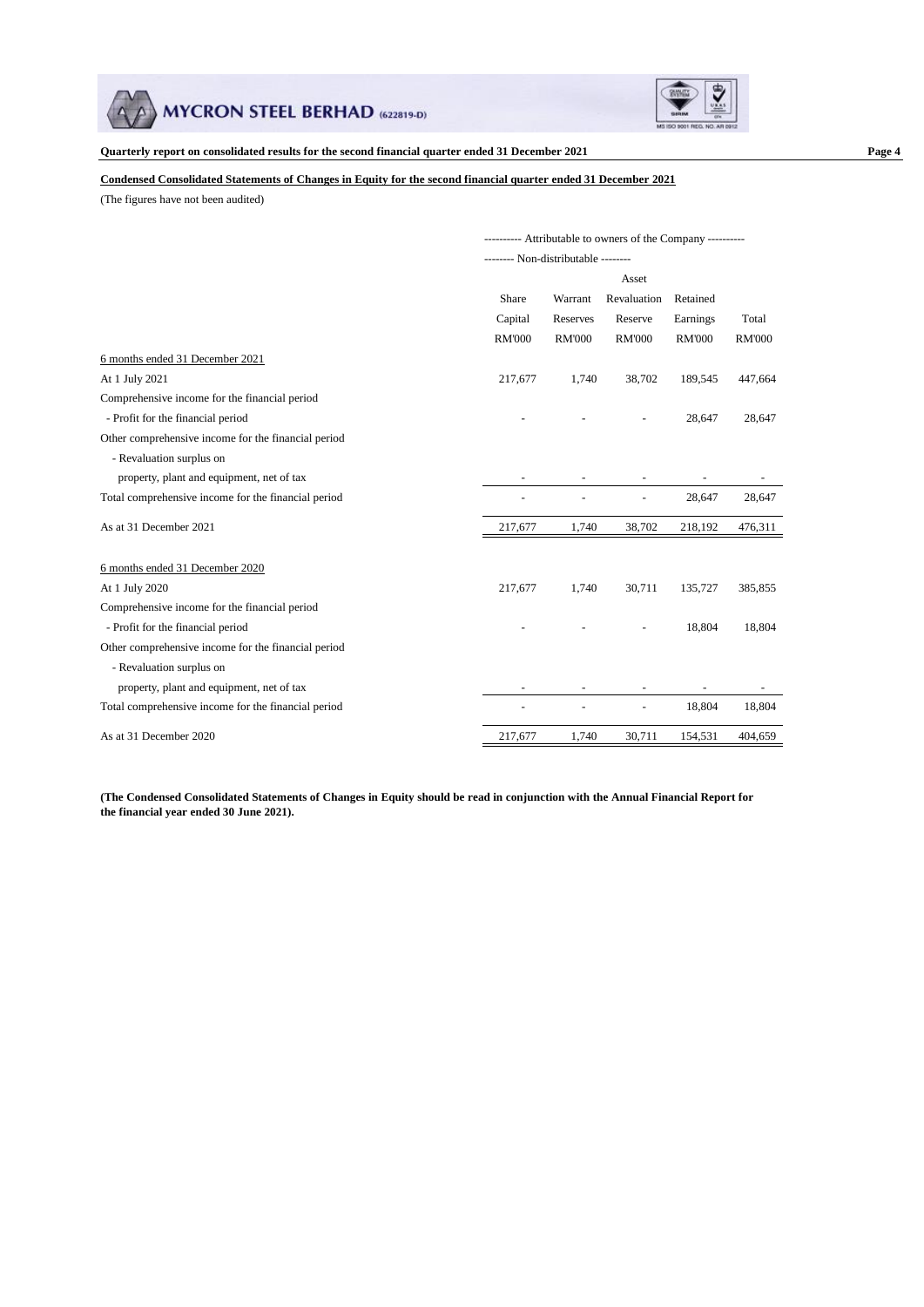



**Quarterly report on consolidated results for the second financial quarter ended 31 December 2021 Page 5**  $\overline{\phantom{a}}$ 

# **Part A - EXPLANATORY NOTES PURSUANT TO MFRS 134**

## **A1 Basis of Preparation & Significant Accounting Policies**

This Quarterly Report is unaudited and has been prepared in accordance with the Malaysian Financial Reporting Standard ("MFRS") 134 - Interim Financial Reporting issued by the Malaysian Accounting Standards Board ("MASB") and Paragraph 9.22 and Appendix 9B of the Bursa Malaysia Securities Berhad ("Bursa Malaysia") Listing Requirements. In addition, the financial statements comply with IFRS as issued by IASB. The report should be read in conjunction with the Group's audited financial statements for the financial year ended 30 June 2021 which was prepared in accordance with the MFRS.

The explanatory notes attached to the unaudited interim financial statements provide an explanation of events and transactions that are significant to an understanding of the changes in the financial position and performance of the Group since the preceding financial year ended 30 June 2021.

The significant accounting policies and methods adopted for this unaudited interim financial report are consistent with those adopted for the audited financial statements for the financial year ended 30 June 2021, except for the following new amendments to the MFRS ("standards") effective for financial year beginning after 1 July 2021 which the Group has adopted since the commencement of the current financial year on 1 July 2021:

• Amendments to MFRS 9, MFRS 139, MFRS 7, MFRS 4 and MFRS 16 'Interest Rate Benchmark (IBOR) Reform – Phase 2' which provide relevant practical expediencies and reliefs as a direct consequence of IBOR reform; such as, the launch of the 'Malaysia Overnight Rate' in September 2021 and the discontinue publications of the 2 and 12-months Kuala Lumpur Interbank Offered Rate (KLIBOR) from January 2023. The Group does not have any financial instruments linked to IBOR reform. The adoption of these amendments did not have any impact on the Group's financial statements.

The Group has not adopted the following new standards, amendments to standards and interpretations that have been issued but not yet effective for the current financial year.

Effective for financial year beginning after 1 July 2022.

- Amendments to MFRS 3 "Reference to the Conceptual Framework"
- Amendments to MFRS 116 "Proceeds before Intended Use"
- Annual Improvements to MFRS 9 "Fees in the '10 per cent' test for Derecognition of Financial Liabilities"

## Effective for financial year beginning after 1 July 2023.

- Amendments to MFRS 101 "Classification of liabilities as current or non-current"
- Amendments to MFRS 101 and MFRS Practice Statement 2 on "Disclosure of Accounting Policies"
- Amendments to MFRS 108 on "Definition of Accounting Estimates"

These amendments to published standards will be adopted on the respective effective dates.

#### **A2 Declaration of audit qualification**

The audit report of the Group and the Company in respect of the annual financial statements for the financial year ended 30 June 2021 was not subjected to any audit qualification.

#### **A3 Seasonality or cyclicality of operations**

The business of the Group is generally neither cyclical nor seasonal except for decreased activities during the Ramadan and Chinese New Year festive months.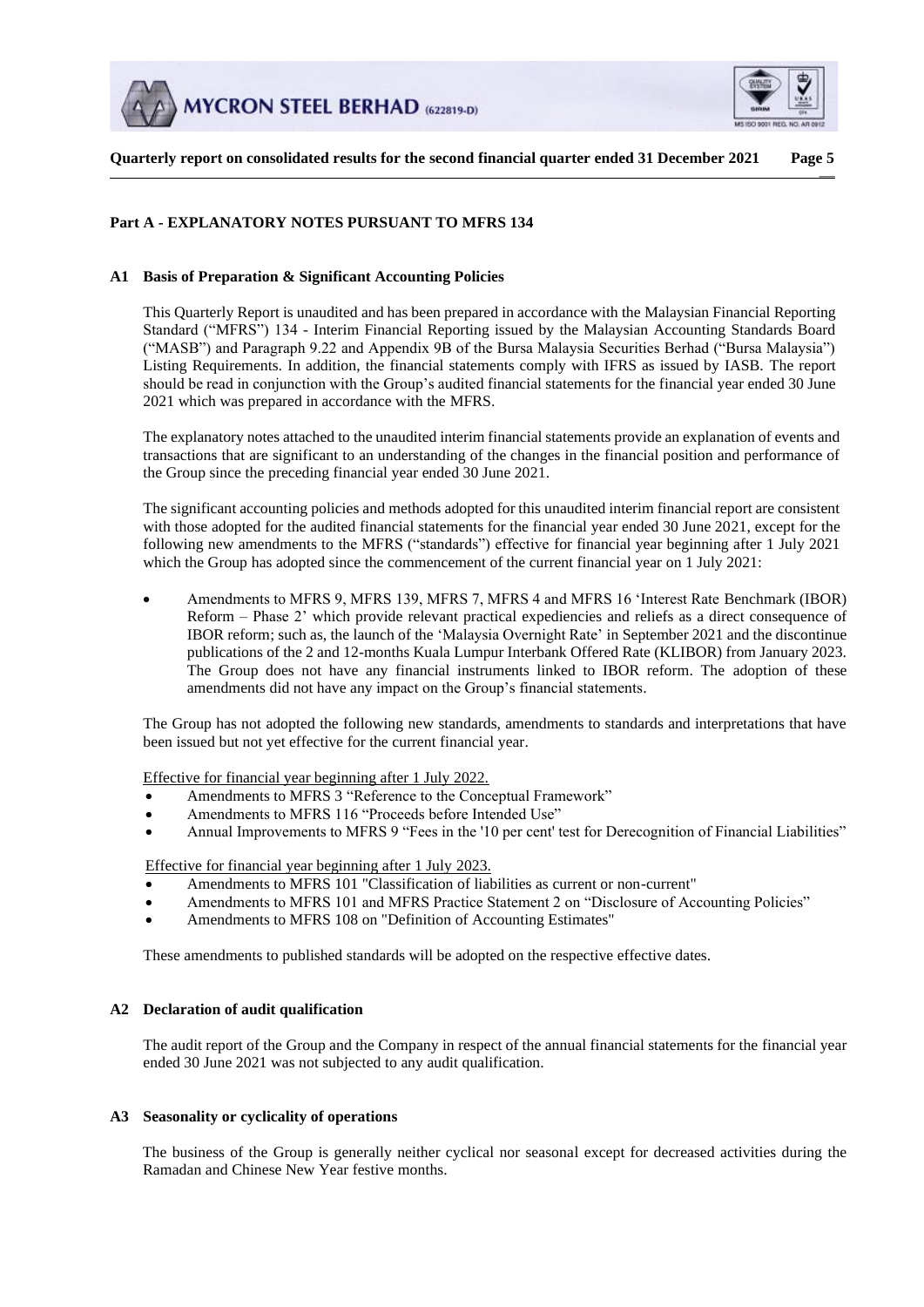



**Quarterly report on consolidated results for the second financial quarter ended 31 December 2021 Page 6**  $\overline{\phantom{a}}$ 

# **Part A - EXPLANATORY NOTES PURSUANT TO MFRS 134**

# **A4 Unusual items**

There were no unusual items affecting assets, liabilities, equity, net income or cash flows that are unusual because of their nature, size or incidence in the current financial quarter.

## **A5 Changes in estimates**

In the current financial quarter, there were no changes in estimates that had a material effect on the financial results.

## **A6 Debts and equity securities**

There were no issuances, cancellations, repurchases, or resale of equity securities during the current financial quarter.

The Group has a policy to maintain its' Gearing Ratio (measured as interest bearing debts over shareholders' equity adjusted for the exclusion of intangibles) at below 1.5 times.

|                                            | 31 Dec 2021 | 30 Jun 2021 |
|--------------------------------------------|-------------|-------------|
| Total interest bearing debts in RM'million | 119.4       | 87.4        |
| Adjusted Shareholders' funds in RM'million | 493.6       | 458.7       |
| <b>Absolute Gearing Ratio</b>              | 0.24        | 0.19        |

On the total interest-bearing debts as at 31 December 2021, around RM102.7 million is represented by the respective debenture at its steel-tube and cold-rolled subsidiaries, whilst RM1.1 million is represented by unsecured interest-bearing supplier's credit also at the respective operating subsidiaries. (See Note B10). Debts of RM15.6 million is secured against a fixed charge on a property and other specific assets to-which the financing relates. Lease liability classification pursuant to MFRS 16 are excluded from the ratio computation as these are contractually non-interest bearing.

Debt covenants where applicable are in full compliance for the current financial quarter ended 31 December 2021.

## **A7 Dividend paid**

During the current financial quarter, no dividend was paid by the Company.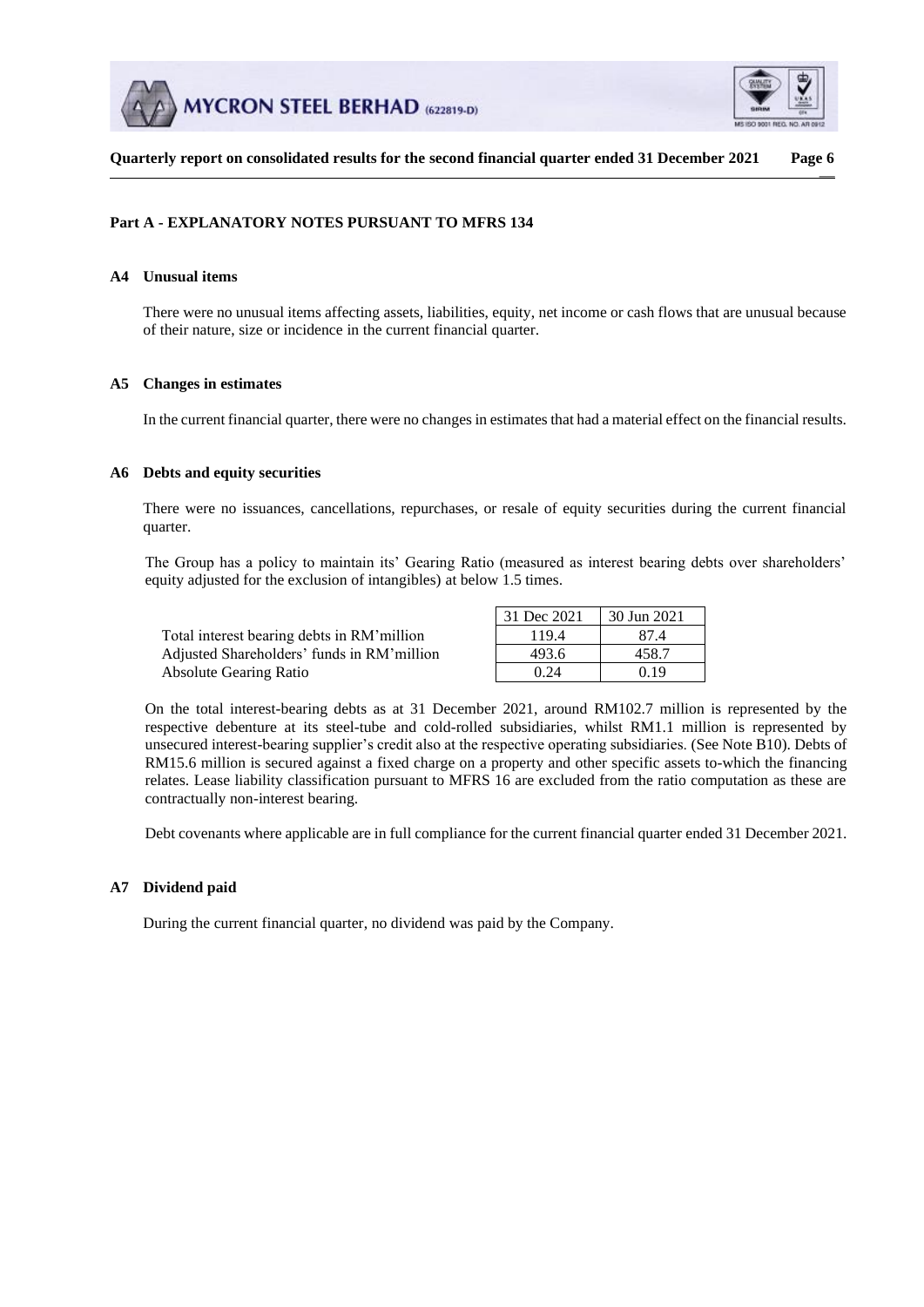



**Quarterly report on consolidated results for the second financial quarter ended 31 December 2021 Page 7**  $\overline{\phantom{a}}$ 

## **Part A - EXPLANATORY NOTES PURSUANT TO MFRS 134**

### **A8 Segmental reporting**

The Group's year-to-date segmental information by nature-of-business is as follows:

|                   | Cold Rolled | <b>Steel Tube</b> | Others  | Total     |
|-------------------|-------------|-------------------|---------|-----------|
|                   | RM'000      | RM'000            | RM'000  | RM'000    |
| Revenue           |             |                   |         |           |
| Total revenue     | 295,839     | 128,604           | 2,454   | 426,897   |
| Inter segment     | (26, 481)   |                   | (2,454) | (28, 935) |
| External revenue  | 269,358     | 128,604           |         | 397,962   |
|                   |             |                   |         |           |
| Pre-tax profit    | 23,563      | 15,236            | 174     | 38,973    |
|                   |             |                   |         |           |
| Segment assets    | 519,289     | 297,234           | 1,321   | 817,844   |
|                   | RM'000      |                   |         |           |
| Segment assets    | 817,844     |                   |         |           |
| Derivative assets | 57          |                   |         |           |
| Tax recoverable   | 26          |                   |         |           |
|                   | 817,927     |                   |         |           |

The businesses of the Group are carried out entirely in Malaysia.

#### **A9 Valuation of Property, Plant and Equipment (PPE)**

The valuation on PPE has been brought forward from the audited financial statements for the preceding financial year ended 30 June 2021 and adjusted for the current financial year's depreciation and impairment where appropriate to reflect the current period's ending net carrying value.

### **A10 Fair Value Measurement**

Except for the financial instruments disclosed below which are fair valued, the carrying value of short-term maturity financial instruments like cash deposits and bank balances, receivables, and short-term borrowings and payables approximate their fair values.

Financial instruments subjected to fair valuation are categorised into the following fair value hierarchy and are represented in the table below as at 31 December 2021:

Level 1: based on unadjusted quoted prices in active markets for identical assets and liabilities Level 2: based on observable inputs not included within level 1 Level 3: based on unobservable inputs

| Recurring fair value measurement     |       |         | Fair Value RM'000 |         |
|--------------------------------------|-------|---------|-------------------|---------|
| Foreign Currency Forwards            |       | Level 1 | Level 2           | Level 3 |
| as Assets (not hedge accounted)      |       |         | 0.4               |         |
| as Assets (hedge accounted)          |       |         | 56.3              |         |
| as Liabilities (not hedge accounted) |       |         | (0.6)             |         |
| as Liabilities (hedge accounted)     |       |         | 371.1             |         |
|                                      | Total |         |                   |         |

The Foreign Currency Forwards are fair valued by way of marking-to-market using reference bank's published forward rates.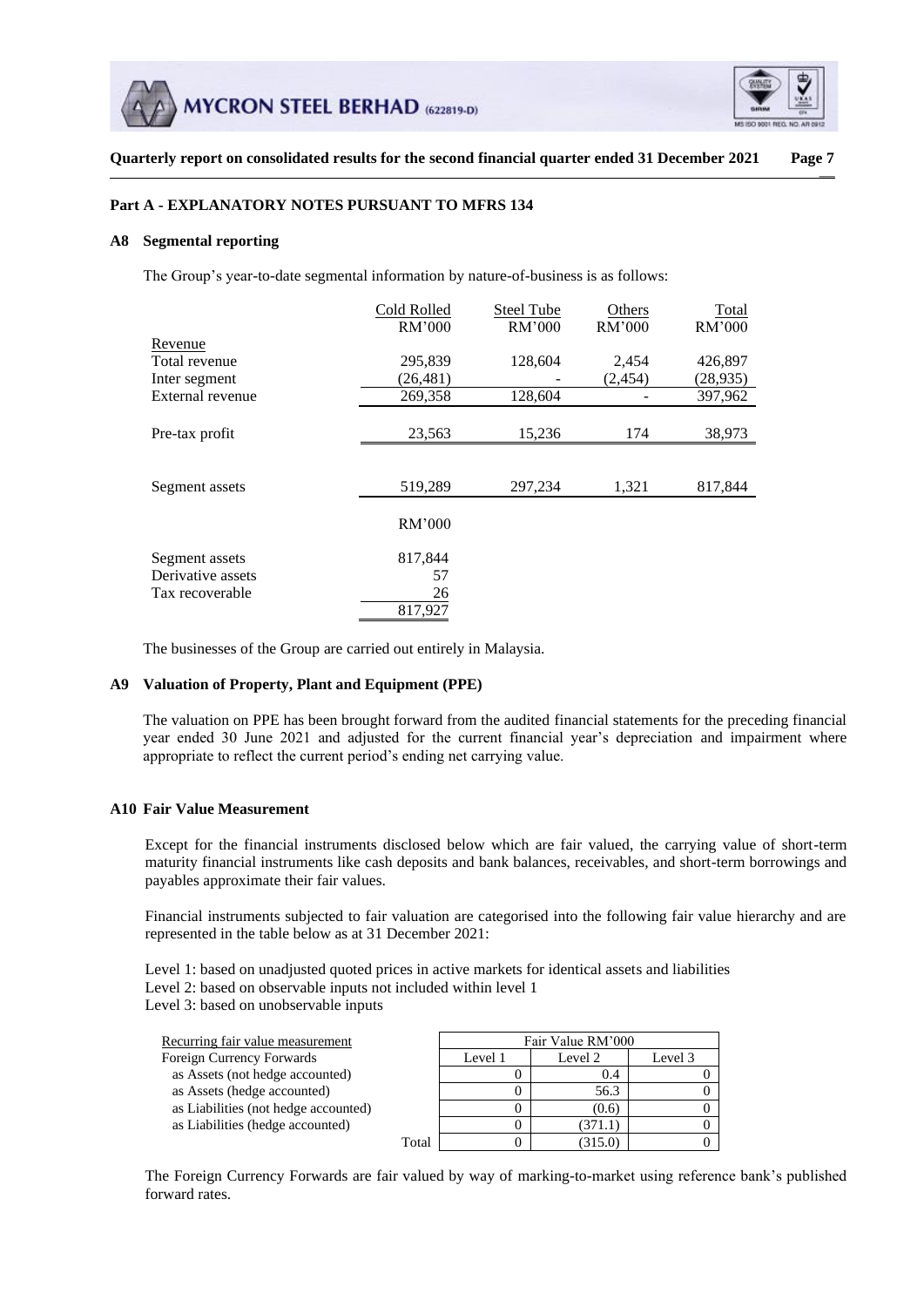



# **Part A - EXPLANATORY NOTES PURSUANT TO MFRS 134**

### **A11 Significant events and transactions**

There were no significant events and transactions for the current financial quarter affecting the Group's financial position and performance of its entities.

## **A12 Subsequent material events**

There are no known material subsequent events up-till the date of this report which may affect the Group's financial position and performance of its entities.

## **A13 Changes in the composition of the Group**

There were no changes to the composition of the Group during the current financial quarter.

## **A14 Contingent liabilities or contingent assets**

There were no contingent liabilities or contingent assets as at the end of the current financial quarter.

## **A15 Changes in Financial Year End Date**

There were no changes to the financial year end date during the current financial quarter.

# **A16 Capital Commitments**

At the end of the current reporting quarter, the Group's Cold Rolled and Steel Tube subsidiary has an outstanding capital commitment balance of around RM2.4 million and RM0.3 million respectively for plant-equipment. These capital commitments will be payable over established milestones in the current and next financial year.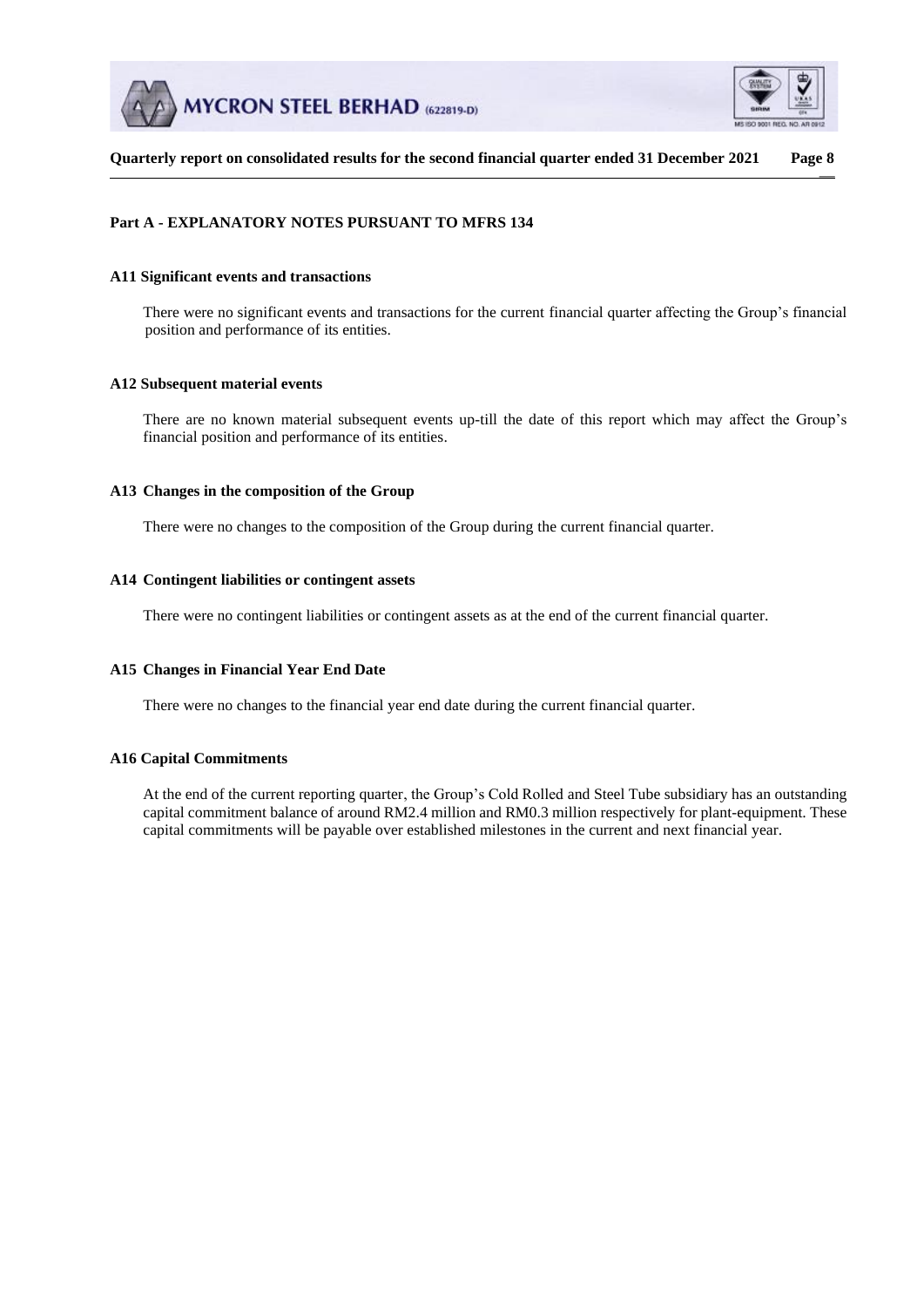



# **PART B - EXPLANATORY NOTES: (AS PER BURSA MALAYSIA LISTING REQUIREMENT – PART A OF APPENDIX 9B)**

|                                                             |                | Individual Period<br>(2nd quarter) | Changes       |      |                     | <b>Cumulative Period</b> | Changes       |      |
|-------------------------------------------------------------|----------------|------------------------------------|---------------|------|---------------------|--------------------------|---------------|------|
|                                                             |                | Preceding Year                     |               |      |                     | Preceding Year           |               |      |
|                                                             | Current Year   | Corresponding                      |               |      | <b>Current Year</b> | Corresponding            |               |      |
|                                                             | <b>Ouarter</b> | <b>Ouarter</b>                     |               |      | To-date             | Period                   |               |      |
|                                                             | 31/12/2021     | 31/12/2020                         |               |      | 31/12/2021          | 31/12/2020               |               |      |
|                                                             | <b>RM'000</b>  | <b>RM'000</b>                      | <b>RM'000</b> | $\%$ | <b>RM'000</b>       | <b>RM'000</b>            | <b>RM'000</b> | $\%$ |
| Revenue                                                     | 251,082        | 195,831                            | 55,251        | 28%  | 397,962             | 351,835                  | 46,127        | 13%  |
| Operating Profit/(Loss)                                     | 29,846         | 20,947                             | 8,899         | 42%  | 41,186              | 27,334                   | 13,852        | 51%  |
| Profit/(Loss) Before                                        |                |                                    |               |      |                     |                          |               |      |
| Interest and Tax                                            | 29,846         | 20,947                             | 8,899         | 42%  | 41,186              | 27,334                   | 13,852        | 51%  |
| Profit/(Loss) Before Tax                                    | 28,673         | 20,220                             | 8,453         | 42%  | 38,973              | 25,579                   | 13,394        | 52%  |
| Profit/(Loss) After Tax                                     | 20,752         | 14,919                             | 5,833         | 39%  | 28,647              | 18,804                   | 9,843         | 52%  |
| Profit/(Loss) Attributable to<br>Ordinary Equity Holders of |                |                                    |               |      |                     |                          |               |      |
| the Parent                                                  | 20,752         | 14,919                             | 5,833         | 39%  | 28,647              | 18,804                   | 9,843         | 52%  |

### **B1 Review of the performance of the Company and its principal subsidiaries**

The Group's net earnings for the current financial quarter increased 39% against preceding year's corresponding period - boosting the Group's current year-to-date (YTD) net earnings to RM28.6 million or 52% higher than the preceding YTD period. The Group's strong YTD performance contrast starkly against a soft steel market reeling from the prolonged MCO shutdown, inventory overhang, and a turndown of steel prices (by almost 15% from its peak in May 2021). The Group attributes its current financial quarter's strong performance to its back-sales orders entering into the MCO shutdown in June 2021, and its maximization of back-to-back sales (in mitigation of price decline risk).

For the 2<sup>nd</sup> quarter ended 31 December 2021, the Group registered a 28% increase in total revenue at RM251.1 million (from RM195.8 million in the preceding year's corresponding quarter) due to higher average unit selling price but at reduced sales volume exceeding 10%. The average unit selling price in the current quarter for both the Cold Rolled and the Steel Tube segments was up more than 50% compared with the preceding year corresponding quarter- in tandem with higher raw material hot rolled coil prices (even-though these have declined from its peak).

The Group recorded a higher pre-tax profit of RM28.7 million for the current financial quarter compared to RM20.2 million in the preceding year's corresponding quarter. The better pre-tax profit is attributed to higher gross profit from better margin spreads in both segments. Consequently, the Group recorded a higher after-tax profit of RM20.8 million compared to the preceding year's corresponding quarter after-tax profit of RM14.9 million.

The Group recorded a higher quarterly EBITDA at RM35.4 million compared to the preceding year's corresponding quarter at RM27.3 million.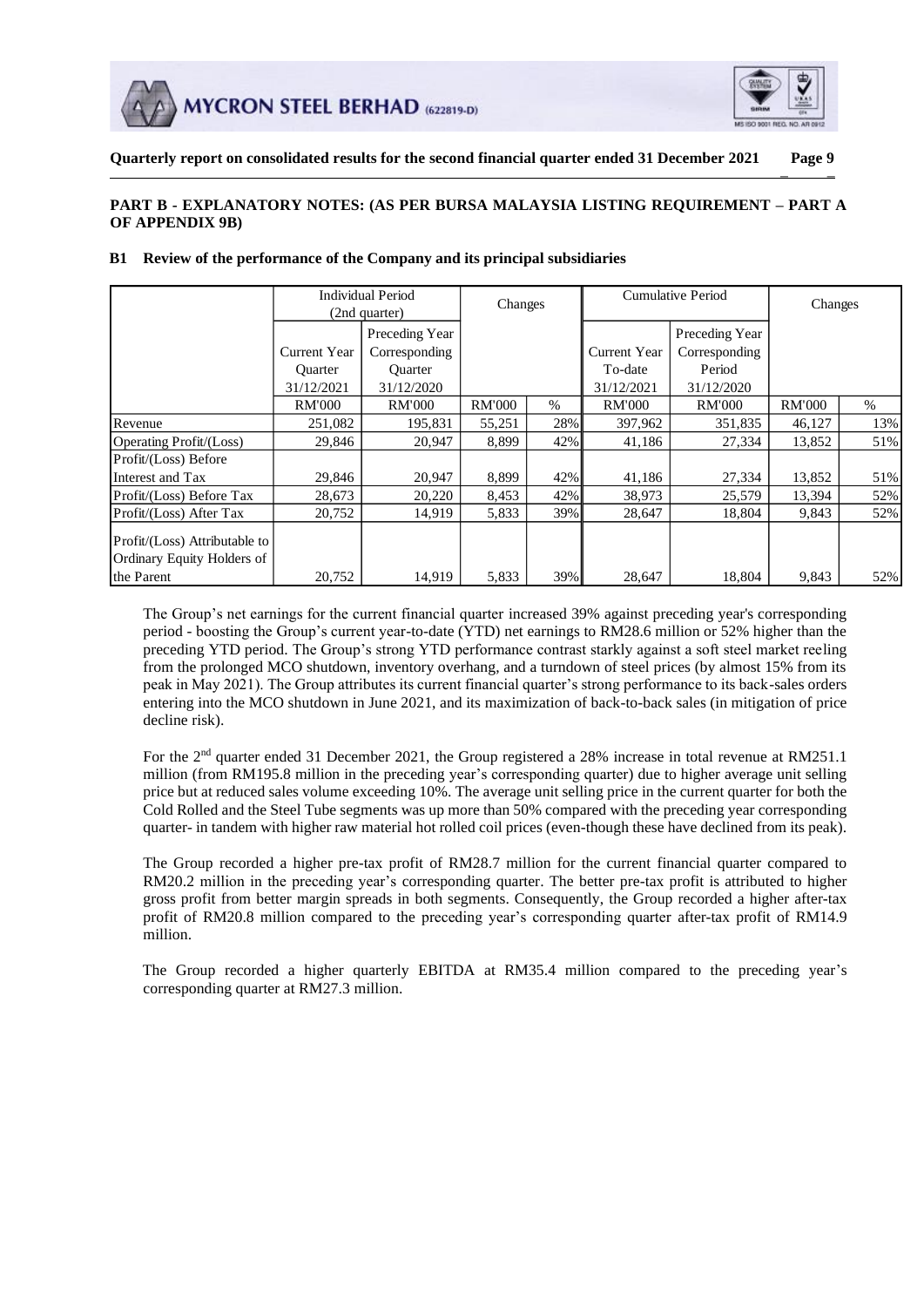



# **PART B – EXPLANATORY NOTES: (AS PER BURSA MALAYSIA LISTING REQUIREMENT – PART A OF APPENDIX 9B)**

## **B2 Material changes in the quarterly results compared to the results of the immediate preceding quarter**

|                                                |                        | Immediate                | Changes       |      |
|------------------------------------------------|------------------------|--------------------------|---------------|------|
|                                                | <b>Current Quarter</b> | <b>Preceding Quarter</b> |               |      |
|                                                | 31/12/2021             | 30/9/2021                |               |      |
|                                                | <b>RM'000</b>          | <b>RM'000</b>            | <b>RM'000</b> | $\%$ |
| Revenue                                        | 251,082                | 146,880                  | 104,202       | 71%  |
| <b>Operating Profit</b>                        | 29,846                 | 11,340                   | 18,506        | 163% |
| Profit Before Interest and Tax                 | 29,846                 | 11,340                   | 18,506        | 163% |
| Profit Before Tax                              | 28,673                 | 10,300                   | 18,373        | 178% |
| Profit After Tax                               | 20,752                 | 7,895                    | 12,857        | 163% |
| Profit Attributable to Ordinary Equity Holders |                        |                          |               |      |
| of the Parent                                  | 20,752                 | 7,895                    | 12,857        | 163% |

The Group's revenue for the current  $2<sup>nd</sup>$  financial quarter at RM251.1 million is around 71% higher than the immediate-preceding quarter at RM146.9 million, as sales volume rebounded by around 52% from the immediatepreceding quarter's shortened operational days due to the Pandemic shutdown (which lasted six weeks). Gross margin spreads were sustained in the current financial quarter owing to steps taken to mitigate impact from the declining price trend.

As a result, the Group registered a higher pre-tax profit of RM28.7 million for the current financial quarter (compared with the immediate-preceding quarter's pre-tax profit of RM10.3 million).

Correspondingly, the Group's net-tax profit for the current financial quarter is 2.6 folds higher at RM20.8 million compared to the immediate-preceding quarter net-tax profit of RM7.9 million.

The Group recorded a higher quarterly EBITDA of RM35.4 million compared to RM14.8 million in the immediate-preceding quarter.

## **B3 Prospects for the remaining financial year**

The domestic steel market has turned soft since emerging from the Pandemic lockdown in mid-August 2021. This is largely attributed to the weakened economy and the emergence of the contagious Omicron variant globally which further aggravated supply-chain disruptions, production interruptions, and suppressed recovery. Topping that, the declining price trend of raw steel over the last six months induced cautious buying behavior, subdued demand, and margin-squeeze. Inflationary pressure on rising costs also adds to the woes. These conditions are expected to remain relevant moving into the  $2<sup>nd</sup>$  half of the current financial year.

The Group's 3rd financial quarter is expected to be challenging as the Omicron wave is expected to run rampant domestically, and may further dampen sales in this anticipated slow period which saddles the Chinese New Year break. In addition, the declining price trend if persist will contribute to margin-squeeze in the coming quarters and hit bottom-line. On the positive side, raw steel price trends have showed signs of stabilization since mid-January 2022. The recent removal of steel tariffs by Western economies in taming inflation, plus the rebound in China post-lunar new year improved regional steel outlook. Also, the growing substantiation on the 'end-game' path of the Omicron variant coupled with climaxing global vaccination milestones – add optimism that the Pandemic may enter into an endemic phase in most parts of the world by mid-2022 and beyond. Already, many economies have lifted/ eased pandemic curbs, and are planning to reopen borders. In conjunction with that, the inevitable tapering, and rising rates globally will have repercussion on the domestic front which again may affect the Group. In addition, the possibility of alternate scenarios on the Pandemic's evolution remains a significant risk. The crossroad outcome of all these may playout in the  $4<sup>th</sup>$  financial quarter. Current Quarter Current Quarter Quarter ( $\frac{29,84}{20,75}$ <br>
in Before Interest and Tax and Tax and Tax and Tax<br>
in Before Interest and Tax and Tax and Tax and Tax and Affer Tax and Affer Tax and Affer Tax and Affer Tax an

In summary, the Group's prospects outlook for the remaining financial year is highly uncertain and will be affected by the direction of the Pandemic and policies surrounding it. Broadly, we expect a muted  $3<sup>rd</sup>$  financial quarter with potential upside in the 4<sup>th</sup>. Regardless, the Group remains focused on its mission and is hopeful to continue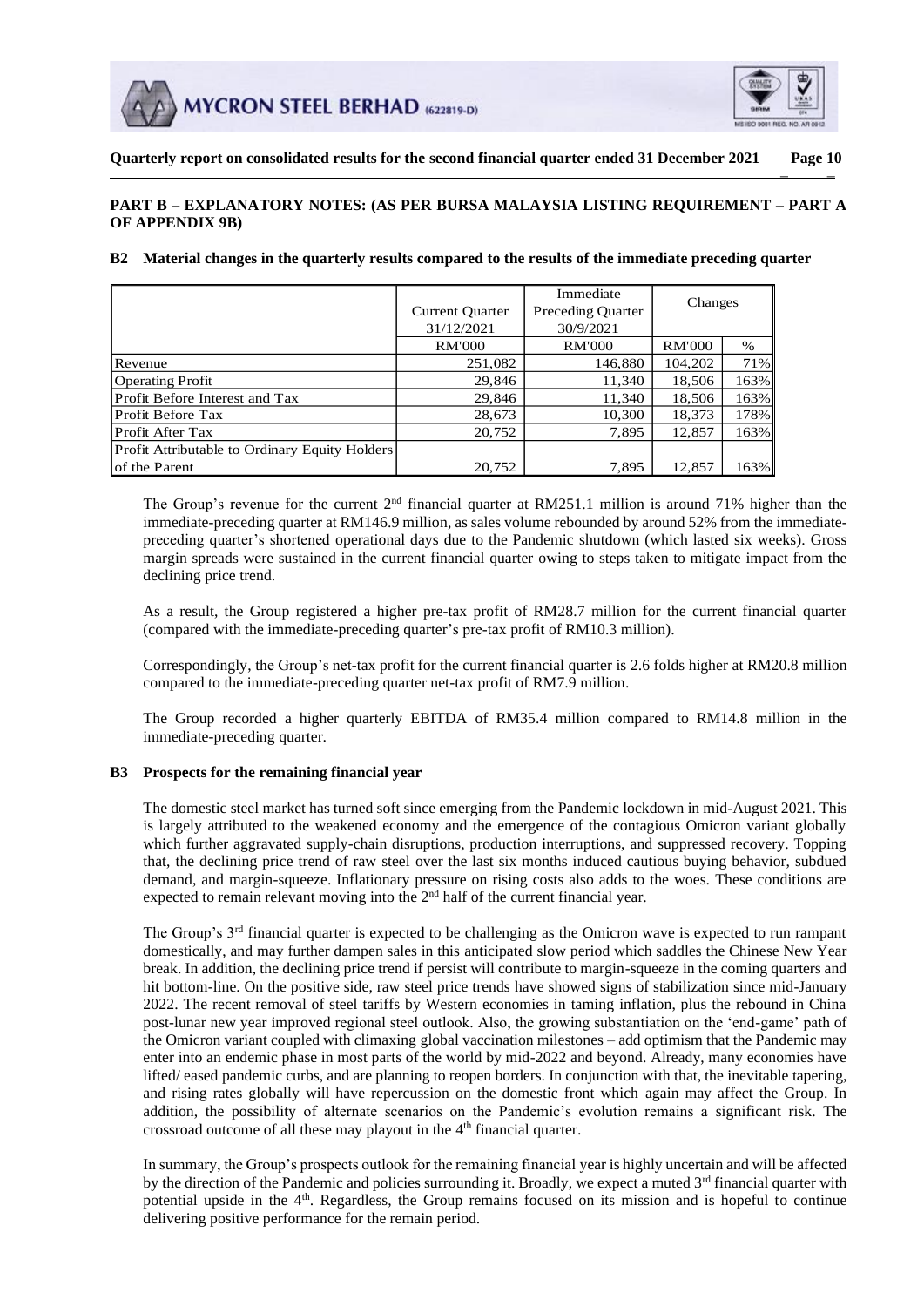



# **PART B - EXPLANATORY NOTES: (AS PER BURSA MALAYSIA LISTING REQUIREMENT – PART A OF APPENDIX 9B)**

## **B4 Variance of actual profit from forecast profit**

This is not applicable to the Group.

## **B5 Profit before taxation**

Profit before taxation is stated after charging/ (crediting):

|                                 | Preceding Year<br>Preceding Year |                |              |               |  |
|---------------------------------|----------------------------------|----------------|--------------|---------------|--|
|                                 | <b>Current Year</b>              | Corresponding  | Current Year | Corresponding |  |
|                                 | <b>Ouarter</b>                   | <b>Ouarter</b> | To Date      | Period        |  |
|                                 | Ended                            | Ended          | Ended        | Ended         |  |
|                                 | 31 Dec 2021                      | 31 Dec 2020    | 31 Dec 2021  | 31 Dec 2020   |  |
|                                 | RM'000                           | RM'000         | RM'000       | RM'000        |  |
| Depreciation:                   |                                  |                |              |               |  |
| - property, plant and equipment | 3,568                            | 3,618          | 7,015        | 7,220         |  |
| - right-of-use assets           | 802                              | 849            | 1,603        | 1,698         |  |
| Finance income                  | (348)                            | (166)          | (578)        | (297)         |  |
| Finance costs on:               |                                  |                |              |               |  |
| - borrowings                    | 1,324                            | 742            | 2,390        | 1,737         |  |
| - lease liabilities             | 197                              | 151            | 401          | 315           |  |
| FX differences (gain)/loss      | (1,002)                          | (5,698)        | (572)        | (9,051)       |  |
| FX derivatives loss/(gain)      | 915                              | 5,388          | 550          | 8,574         |  |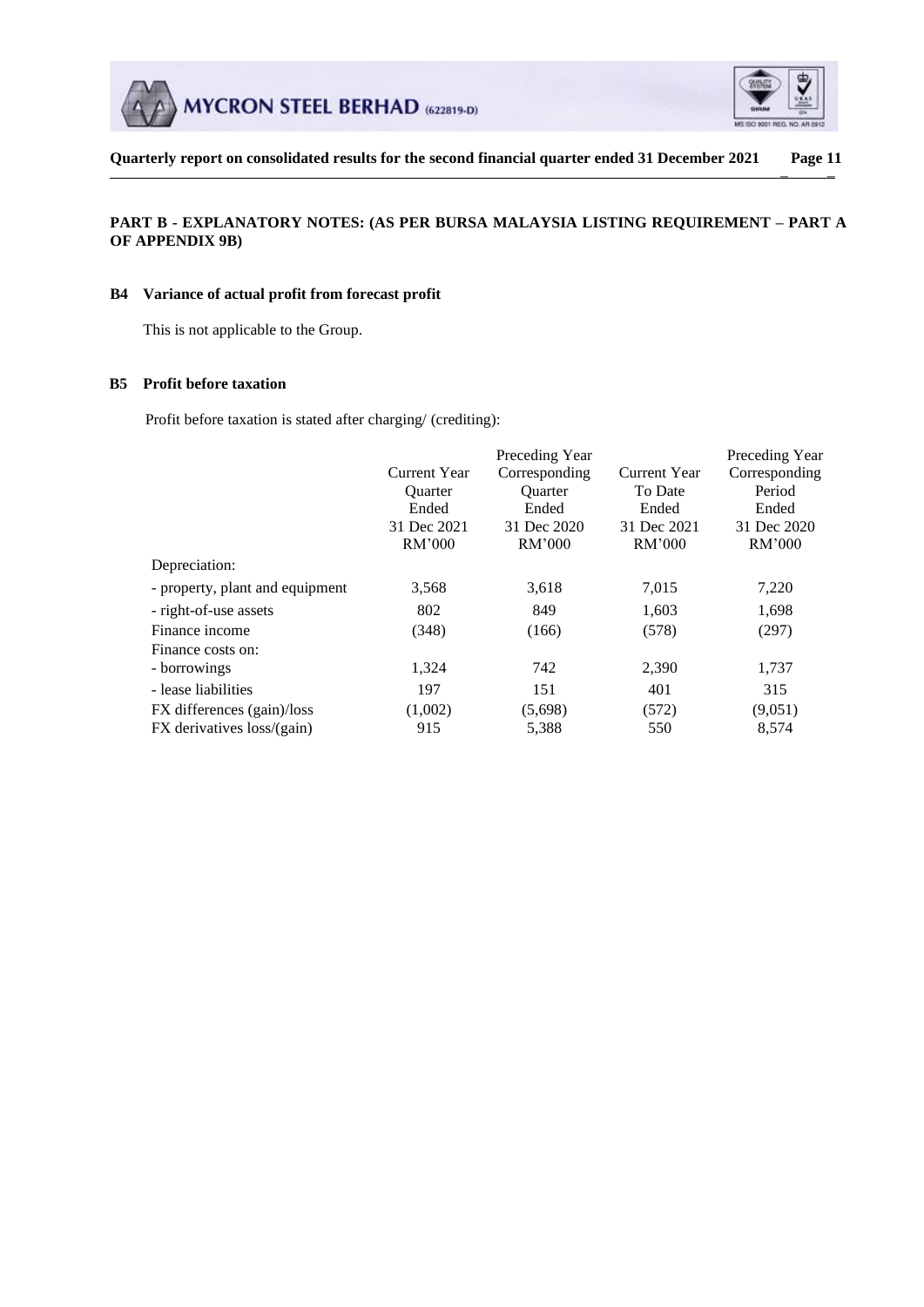



**Quarterly report on consolidated results for the second financial quarter ended 31 December 2021 Page 12**  $\overline{\phantom{a}}$   $\overline{\phantom{a}}$ 

# **PART B - EXPLANATORY NOTES: (AS PER BURSA MALAYSIA LISTING REQUIREMENT – PART A OF APPENDIX 9B)**

### **B6 Taxation**

Taxation comprises :

|                               |                | Preceding Year |              | Preceding Year |
|-------------------------------|----------------|----------------|--------------|----------------|
|                               | Current Year   | Corresponding  | Current Year | Corresponding  |
|                               | <b>Ouarter</b> | <b>Ouarter</b> | To Date      | Period         |
|                               | Ended          | Ended          | Ended        | Ended          |
|                               | 31 Dec 2021    | 31 Dec 2020    | 31 Dec 2021  | 31 Dec 2020    |
|                               | RM'000         | RM'000         | RM'000       | RM'000         |
| Current tax (expense)/credit  |                |                |              |                |
| Current period                | (2,671)        | (2, 477)       | (4,121)      | (3,667)        |
| Deferred tax (expense)/income |                |                |              |                |
| Current period                | (5,250)        | (2,824)        | (6,205)      | (3,108)        |
|                               | (7, 921)       | (5,301)        | (10, 326)    | (6,775)        |
|                               |                |                |              |                |

## **B7 Profit on sale of unquoted investments and / or properties**

The Group did not engage in any sales of unquoted investments and / or properties in the current financial quarter.

## **B8 Purchase or disposal of quoted securities**

There were no purchases or disposals of quoted securities in the current financial quarter.

## **B9 Status of corporate proposals**

There were no outstanding corporate proposals as at the date of this announcement.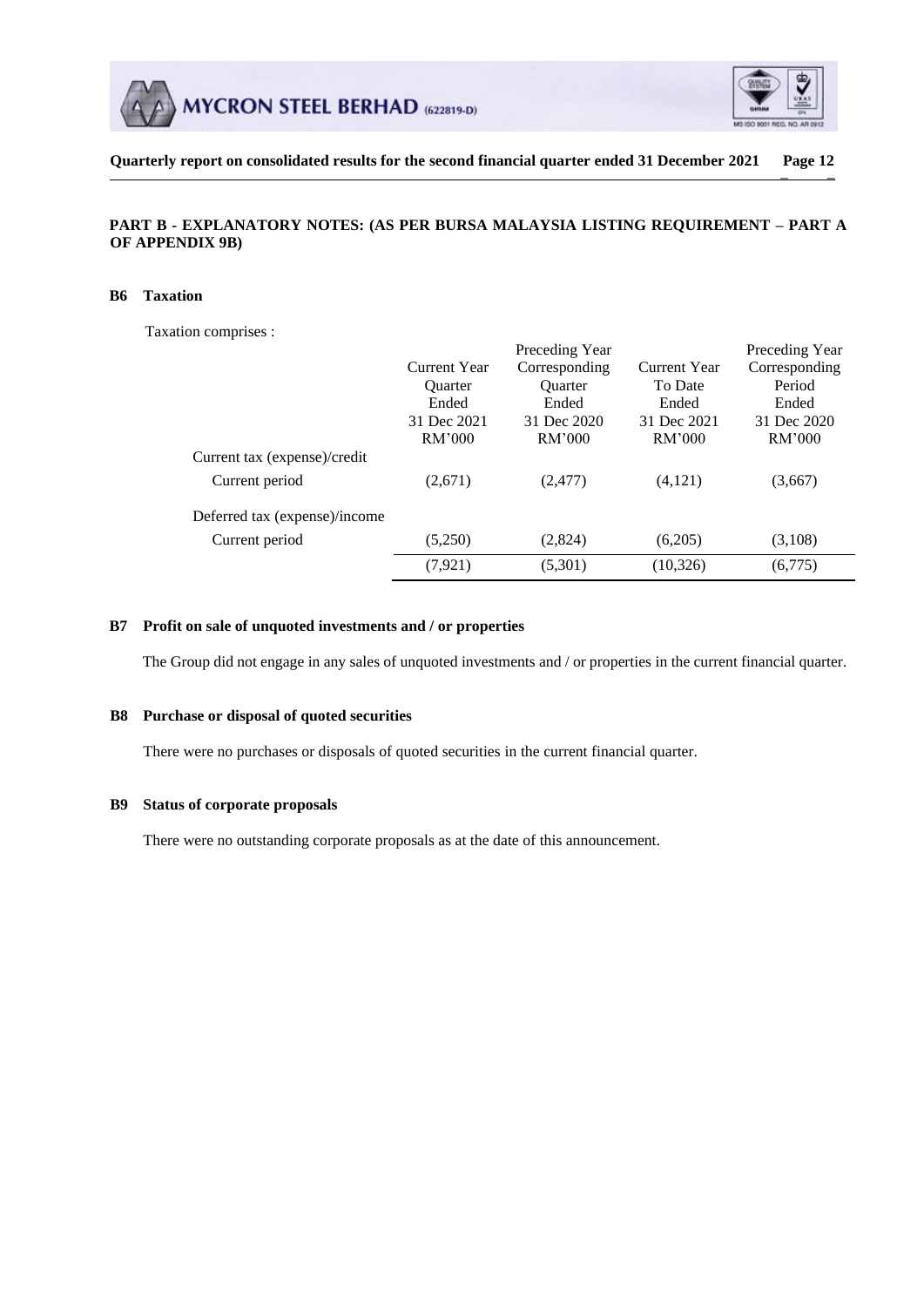



# **PART B - EXPLANATORY NOTES: (AS PER BURSA MALAYSIA LISTING REQUIREMENT – PART A OF APPENDIX 9B)**

#### **B10 Group borrowings and debt securities**

The Group's borrowings from lending institutions as at 31 December 2021, which are denominated entirely in Ringgit Malaysia, are as follows:

|                                   | RM'000  |
|-----------------------------------|---------|
| Short-term borrowings:<br>Secured | 91,831  |
| Long-term borrowings:<br>Secured  | 26,461  |
| Total borrowings                  | 118,292 |
|                                   |         |

Cash-flow movement in-relation to 'changes in liabilities arising from financing activities' on a year-to-date basis is outlined below:

|                                                     | RM'000     |
|-----------------------------------------------------|------------|
| Total Borrowings' opening balance as at 1 July 2021 | 87,421     |
| Cash Flows:                                         |            |
| Inflows from new debts                              | 151,030    |
| Outflows on repayment                               | (120, 159) |
| Closing balance as at 31 December 2021              | 118,292    |
|                                                     |            |

Based on the above, the Group's bank-gearing ratio is around 0.24 times. Besides the said borrowings, the Group's Steel Tube subsidiary also draws on interest-bearing trade credits from its raw-coil suppliers with an outstanding amount of RM1.1 million. Inclusive of that, the Group's absolute-gearing ratio as at 31 December 2021 is also around 0.24 times.

## **B11 Outstanding Derivatives**

The Group has entered into forward foreign currency exchange contracts (FX forwards) to manage its foreign currency exchange exposure arising from purchases of raw materials denominated in US Dollar ("USD") and certain sales denominated in Singapore Dollar ("SGD"). In this regard, the Group covers its USD exposure at the range of 80% to 90% depending on the length of the forward period and the availability of FX facilities.

The Group designates eligible hedge relations on FX forwards incepted to cover its USD and/or SGD exposure for the purpose of hedge accounting. These are designated as fair value hedges with the arising mark-to-market foreign currency fair value gain/ (loss) of both the hedging instruments (i.e. FX Forwards) and the hedged items (i.e. forward purchases of raw material and or accounts payables in USD or accounts receivables in SGD) being charged to the Statement of Profit or Loss.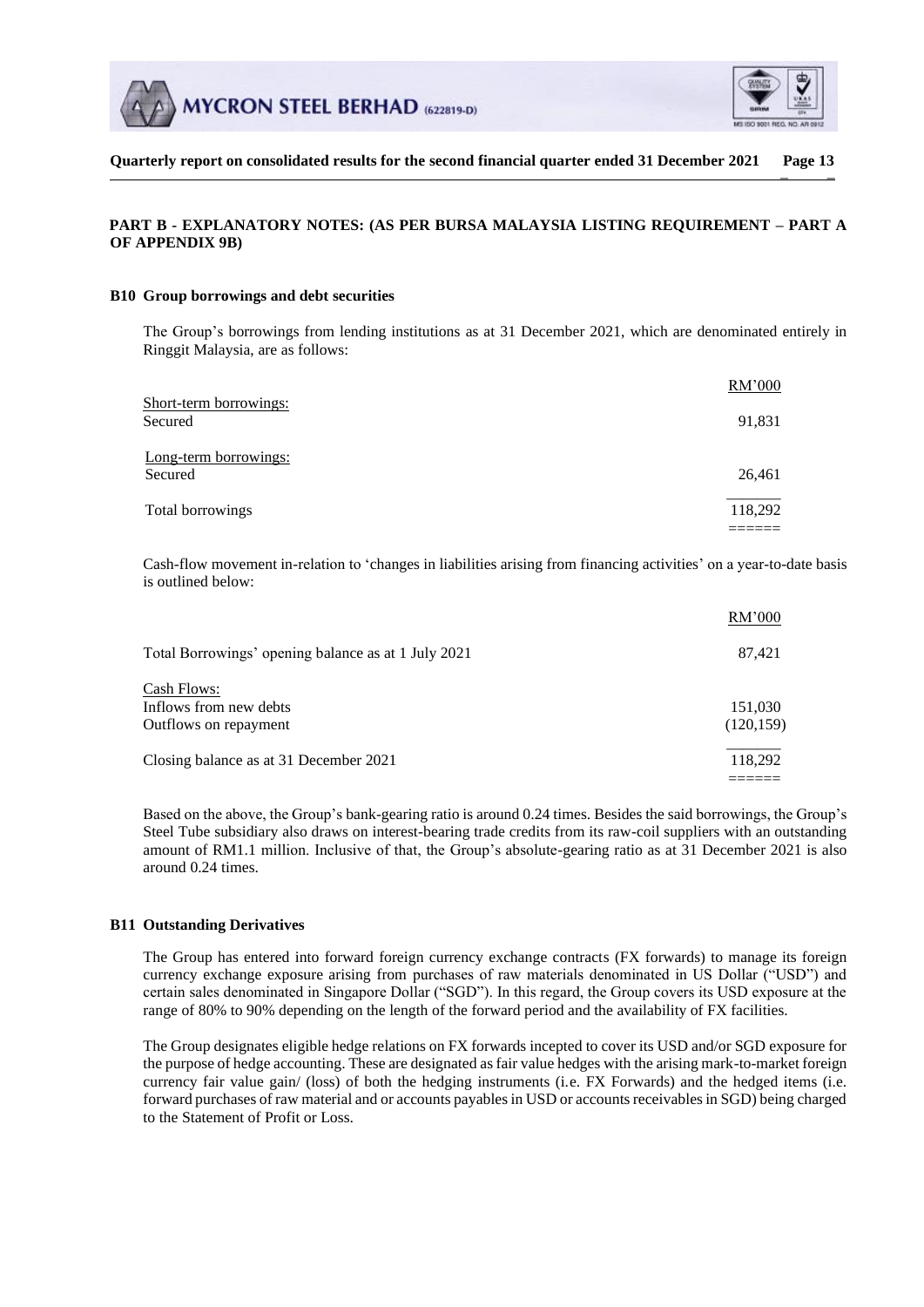



# **PART B - EXPLANATORY NOTES: (AS PER BURSA MALAYSIA LISTING REQUIREMENT – PART A OF APPENDIX 9B)**

### **B11 Outstanding Derivatives** (continued)

Details on outstanding derivative FX forward contracts for both the non-designated and designated for hedge accounting as at 31 December 2021 are outline below:

Non-designated

| FX Forward Contracts (SGD/RM) as non-designated hedging<br>instrument |                     |      |                   |           |  |
|-----------------------------------------------------------------------|---------------------|------|-------------------|-----------|--|
|                                                                       | Notional Value '000 |      | Fair Value RM'000 |           |  |
| Maturity                                                              | <b>Short</b>        | Long | Financial         | Financial |  |
|                                                                       | SGD                 | RM   | Asset             | Liability |  |
| Less than 1 year                                                      | 240                 | 741  | 0.4               | 0.6       |  |

#### Designated

| FX Forward Contracts as designated hedging Instrument |                     |         | Forward purchase of raw material and/or $a/c$ payable as<br>hedge items |           |          |                     |      |                   |           |
|-------------------------------------------------------|---------------------|---------|-------------------------------------------------------------------------|-----------|----------|---------------------|------|-------------------|-----------|
|                                                       | Notional Value '000 |         | Fair Value RM'000                                                       |           |          | Notional Value '000 |      | Fair Value RM'000 |           |
| Maturity                                              | Long                | Short   | Financial                                                               | Financial | Maturity | Short               | n.a. | Financial         | Financial |
|                                                       | USD                 | RM      | Asset                                                                   | Liability |          | <b>USD</b>          |      | Asset             | Liability |
| Less than 1 vear                                      | 30.957              | 129.951 | 56.3                                                                    | 371.1     | Matching | 30.957              | n.a. | 371.1             | 56.3      |

Besides the above unrealized positions, the Group has recorded a total realized net loss of around RM0.2 million from its FX Forward Contracts as hedging instruments with corresponding realized net gain of around RM0.1 million from its hedged items over the current financial year.

(i) Risk associated with the derivatives

#### Counter-Party Risk

The Forward FX contracts are entered into with domestic licensed financial institutions which have extended FX lines to the Group. The associated Counter-Party risk is negligible.

(ii) Cash requirements of the derivatives

There is no cash movement from the Group to the counterparties when the Forward FX contracts are incepted. Upon maturity of the Forward FX contracts, domestic currency is exchanged for the foreign currency at the contracted rate to meet its obligations.

(iii) Policies in place for mitigating or controlling the risk associated with the derivatives

The Group uses derivative financial instruments to hedge specific risk exposures of the underlying hedge items and does not enter into derivative financial instruments for speculative purposes. The Group monitors the fluctuations in foreign currency exchange rates closely with the objective to minimise potential adverse effects on the financial performance of the Group. The Board of Directors regularly reviews the risk and approves the policy for managing the risk.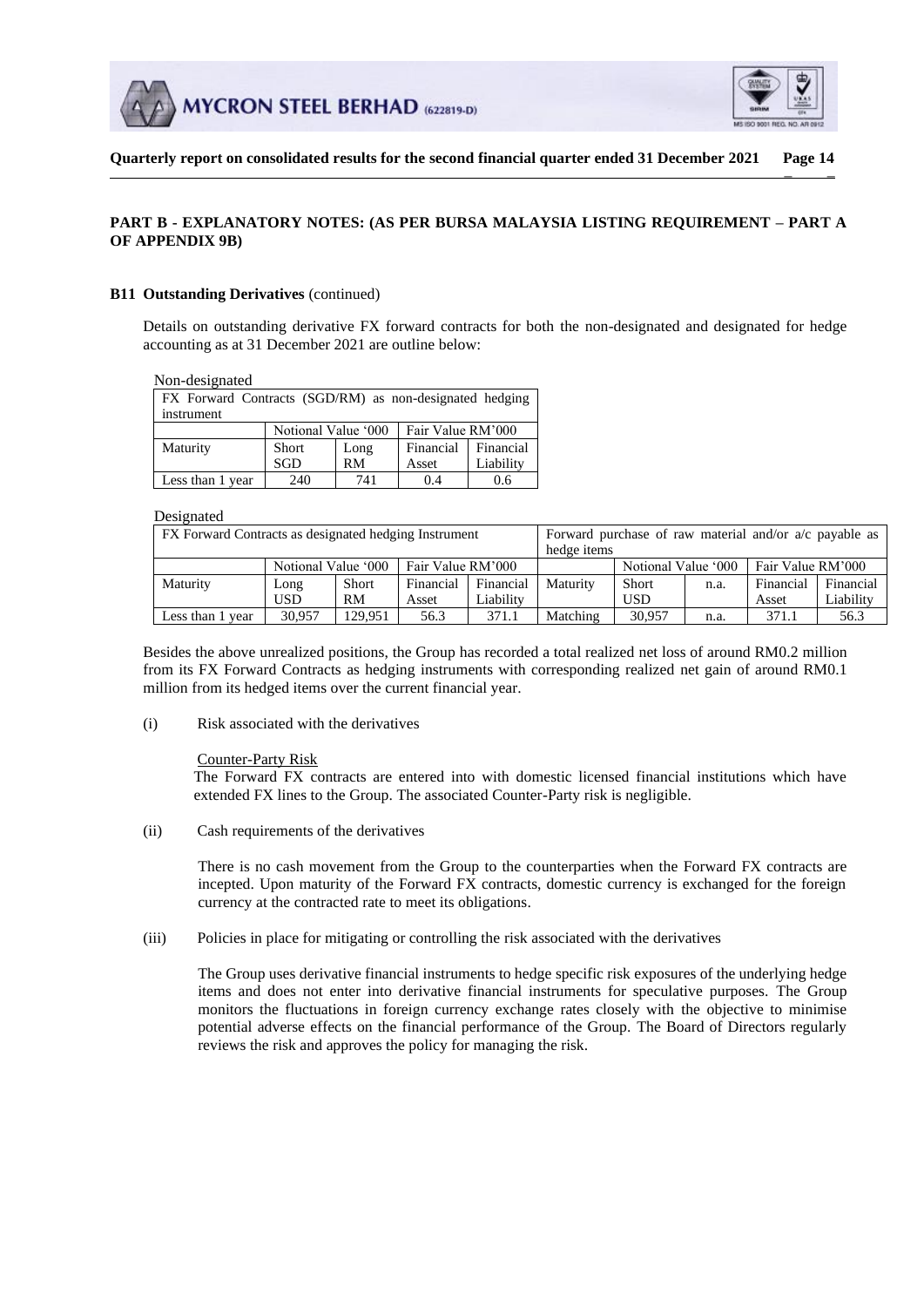



## **PART B - EXPLANATORY NOTES: (AS PER BURSA MALAYSIA LISTING REQUIREMENT – PART A OF APPENDIX 9B)**

## **B12 Off balance sheet financial instruments and commitments**

Off balance sheet financial instruments as at the date of this announcement are bank guarantees issued by its principal subsidiaries amounting to RM5.1 million as security for inbound supply of goods and services; and corporate guarantees issued to lenders for borrowings extended to its principal subsidiaries amounting to RM117.9 million as at 31 December 2021.

## **B13 Material litigation**

The Group is not engaged in any on-going material litigation, either as a plaintiff or defendant, claims or arbitration which have a material effect on the financial position of the Group; and the Board is not aware of any proceedings pending or threatened against the Group or of any other facts likely to give rise to any proceedings which may materially and/or adversely affect the financial position and business of the Group.

### **B14 Dividend**

The Company did not declare any dividend for the financial period ended 31 December 2021.

#### **B15 Earnings per share**

|                                                               |                | Preceding Year |                     | Preceding Year |
|---------------------------------------------------------------|----------------|----------------|---------------------|----------------|
|                                                               | Current Year   | Corresponding  | <b>Current Year</b> | Corresponding  |
|                                                               | <b>Ouarter</b> | <b>Ouarter</b> | To Date             | Period         |
|                                                               | Ended          | Ended          | Ended               | Ended          |
|                                                               | 31 Dec 2021    | 31 Dec 2020    | 31 Dec 2021         | 31 Dec 2020    |
| Profit attributable to owners<br>(RM'000)                     | 20,752         | 14,919         | 28,647              | 18,804         |
| Weighted average number of<br>ordinary shares in issue ('000) | 327,058        | 327,058        | 327,058             | 327,058        |
| Basic earnings per share (sen)                                | 6.35           | 4.56           | 8.76                | 5.75           |

(i) Basic earnings per ordinary share